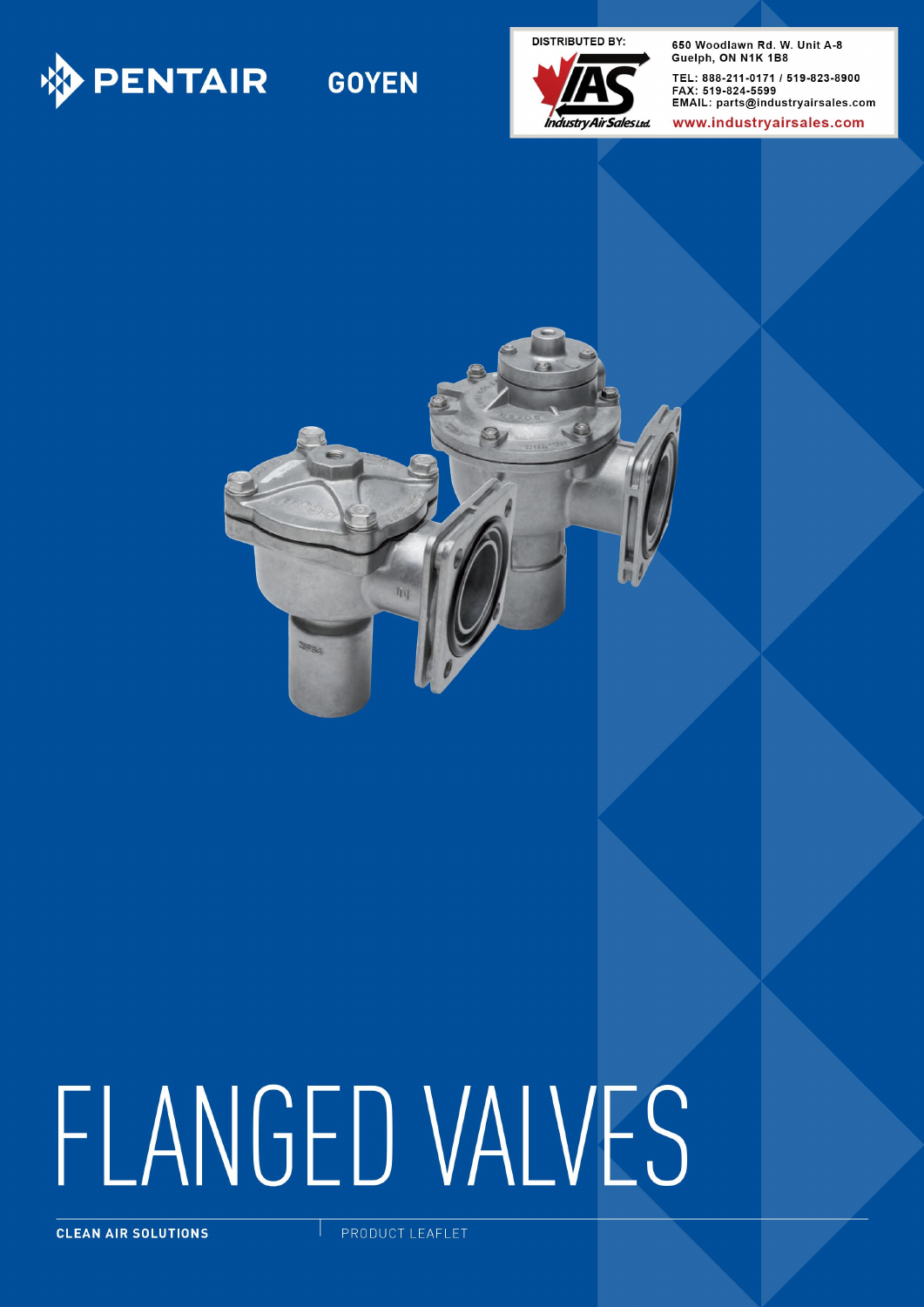## PRODUCT LEAFLET



## **DESCRIPTION**

Very high performance diaphragm valve with flanged inlet port and slide seal outlet port for easy valve installation and removal. Available with integral pilot or as remotely piloted valve. Outlet at 90° to inlet.

#### **SUITABLE FOR**

Dust collector applications, in particular for reverse pulse jet filter cleaning and its variations, including bag filters, cartridge filters and envelope filters, ceramic filters and sintered metal fibre filters.

#### **CONSTRUCTION**

**Body:** Diecast aluminium or 316 stainless steel **Ferrule:** 305 SS **Armature:** 430FR SS **Seals:** Nitrile or Viton **Spring:** 304 SS **Screws:** 302 or 304 SS **Outlet Slide Seal:** EPDM or Viton **Diaphragm Seat:** PA-66 (standard), Viton coated mild steel

Refer to Q Series Solenoid product data sheet for solenoid construction details.

#### **OPERATION**

**Recommended on-time range:** 50–500 ms **Recommended time between pulses:**  1 minute or greater

#### **MAINTENANCE**

Before conducting any maintenance activity on the system ensure that components are fully isolated from pressure and power supplies. Pressure and power should not be reapplied until the valve has been fully assembled. Diaphragm and pilot inspection should be conducted annually.

#### **APPROVALS**

- ATEX II 3 GD (RCA/RCAC only)
- CSA (C, US) [C22.2 No 139–10 and UL 429:2009] (CA & RCA)
- C-Tick (CA)
- EMC 2004/108/EC (CA)
- Low Voltage Directive 2006/95/EC (CA)

#### **INSTALLATION**

- 1. Prepare inlet flanges and blowtube pipes to suit valve specification. Avoid installing valves underneath the tank.
- 2. Ensure tank and pipes are free from dirt, rust or other particulate.
- 3. Ensure supply air is clean and dry.
- 4. Mount valves to inlet flange and blowtube to valves with all seals in place. Tighten flange bolts to 10Nm (7.4 ft–lbs) Ensure blowtube is pushed all the way into the valve outlet.
- 5. Tanks and pipes must be independently supported from valve.
- 6. Make electrical connections to solenoid or connect RCA pilot port to pilot valve (RCA valves only).
- 7. Apply moderate pressure to system and check for installation leaks.
- 8. Fully pressurise system.
- 9. Test fire and listen for proper actuation and crisp pulse noise.

**Valve is not a structural component. Do not rely on valve to retain tanks or pipe.**  Where used, refer to DEINC-002 product specification for installation details.

| <b>SIZE</b>                | OD MM | <b>OD INCHES</b> |
|----------------------------|-------|------------------|
| $1\overline{K}$ "<br>ل . ا | 48.3  | 1.900            |

We recommend Schedule 40 thickness.

#### **WEIGHTS**

| <b>SIZE</b> | INTEGRAL PILOT (CA) KG (LB) | REMOTE PILOT (RCA) KG (LB) |
|-------------|-----------------------------|----------------------------|
| 45          | 1.830(4.03)                 | $1.610$ $(3.55)$           |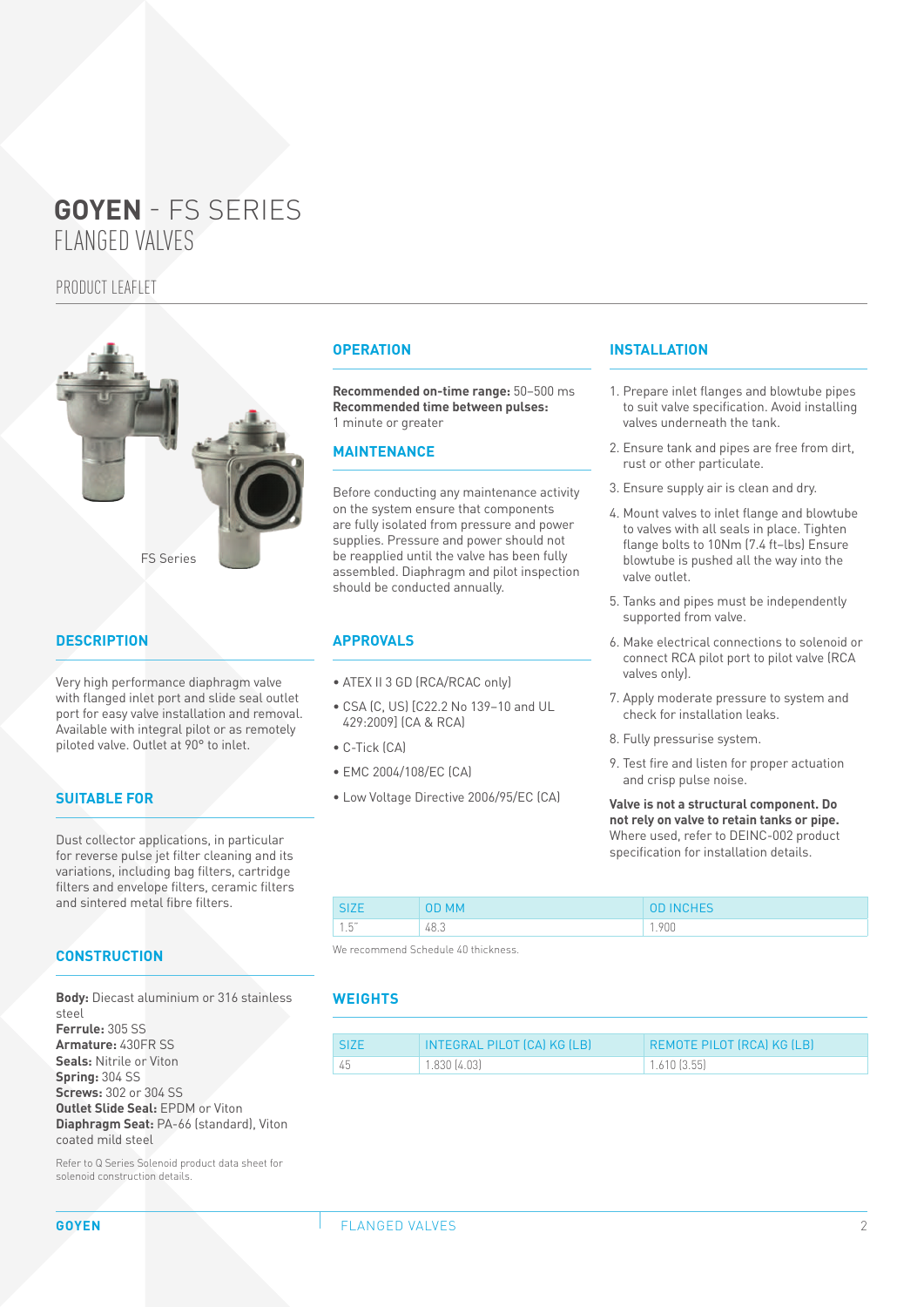# PRODUCT LEAFLET

# **MAINTENANCE KITS**

| <b>MODEL</b>                                             | <b>NITRILE</b>           | <b>VITON</b>                                                     | <b>INCLUDES</b>                                                                                                                          |
|----------------------------------------------------------|--------------------------|------------------------------------------------------------------|------------------------------------------------------------------------------------------------------------------------------------------|
| CA/RCA45FS                                               | K4502                    | K4503, K4542 (Viton/SS), K4544<br>(Viton/SS Main Diaphragm only) | Diaphragm kits include main and secondary diaphragms and all<br>springs                                                                  |
| CAC45FS to CA45FS Integral<br>pilot cover conversion kit | K4532(NPT)<br>K4538 (RC) | K4537(NPT)<br>K4539 [RC]                                         | The complete CA integrally piloted valve cover assembly. Does not<br>include cover bolts or main bleed pin                               |
| RCAC45FS to RCA45FS Remote<br>pilot cover conversion kit | K4533(RC)<br>K4535(NPT)  | K4534(RC), K4536(NPT)<br>K4543 (NPT/SS)                          | The complete RCA remotely piloted valve cover assembly with main<br>diaphragm and spring. Does not include cover bolts or main bleed pin |
| Integral pilot repair kit (CA45FS<br>and CAC25FS)        | K0380                    | K0384                                                            | O-ring armature assembly, armature spring, ferrule                                                                                       |
| Integral pilot repair kit (CAC45FS)                      | K0390                    | <b>NA</b>                                                        | O-ring armature assembly, armature spring, ferrule                                                                                       |
| 45FS Outlet seal                                         | G690864                  | G690864-2                                                        | Outlet seal                                                                                                                              |

# **PRODUCT CHARACTERISTICS AND PERFORMANCE**

| NOM. SIZE | <b>PORT SIZE</b> |             | NUMBER OF     | FI OW |    | <b>PRESSURE RANGE</b> | TEMPERATURE RANGE °C °(F) |                            |
|-----------|------------------|-------------|---------------|-------|----|-----------------------|---------------------------|----------------------------|
|           | мм               | <b>INCH</b> | DIAPHRAGMS KV |       |    | KPA (PSI)             | NITRILE SEALS             | VITON SEALS                |
|           |                  |             |               | 56    | 65 | $30(5)-860(125)$      | -40(-40) to 82(179.6)     | $-29(-20.2)$ to 232(449.6) |

#### **ORDER CODE**



# **EXAMPLES**

#### CA45FS010-300

1.5˝ FS valve with nitrile seals and 220/240 V AC integral pilot with DIN socket terminals.

#### RCAC45FS091

1.5˝ FS valve with 1 8˝ NPT remote pilot port, stainless steel body and valve cover, and viton seals.

# **DIMENSIONS IN MM (AND INCHES)**

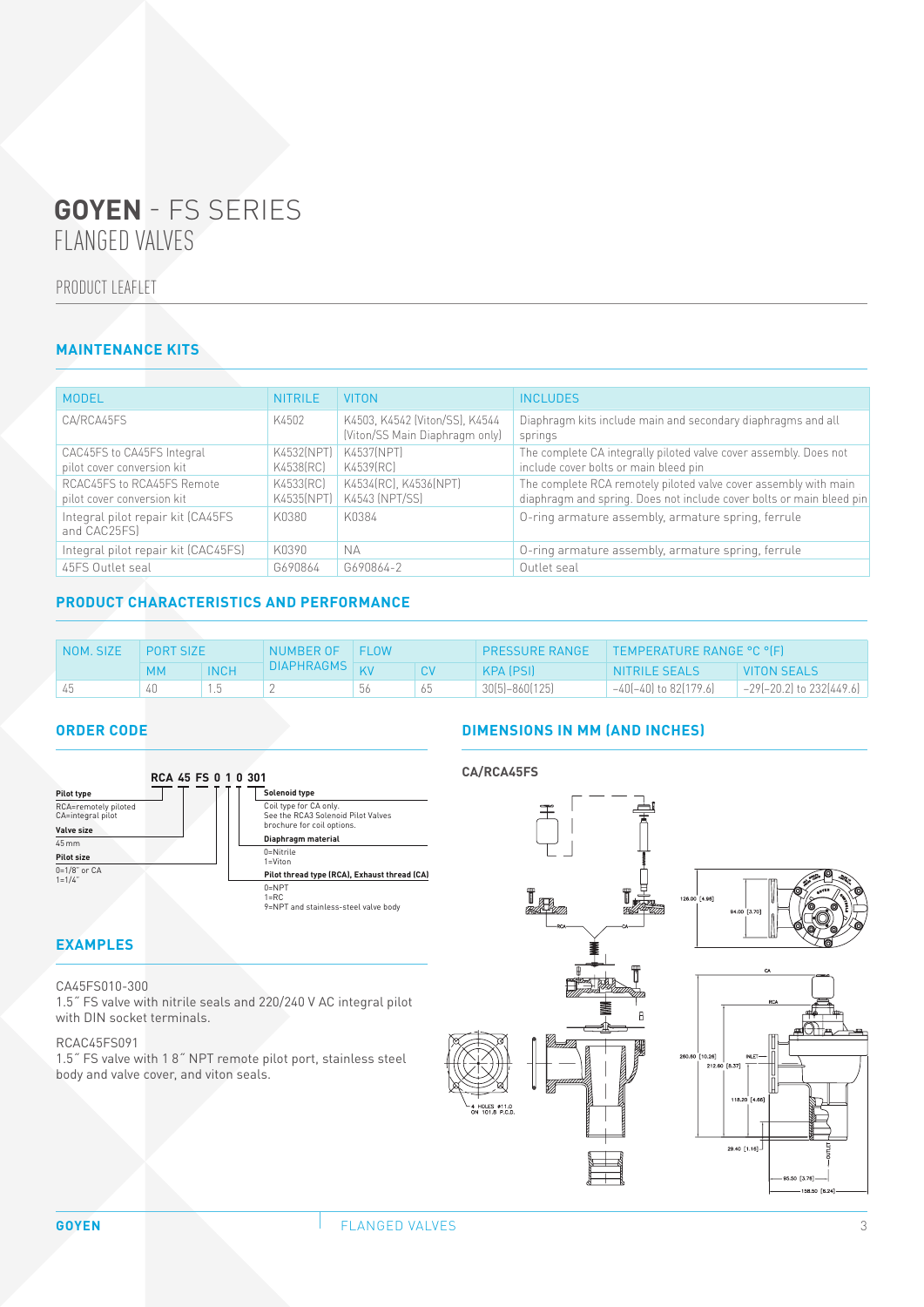PRODUCT LEAFLET

## **RCAC20FS4 - REVERSE PULSE JET VALVES**



#### **DIMENSIONS IN MM (AND INCHES)**



# **DESCRIPTION**

High-performance diaphragm valve with a flanged inlet port and slide seal outlet port. Equipped with 'Shockwave' springless diaphragm. The 4 series valves are available as remote pilot valves and may be converted to integral pilot using either the RCA3DM or RCA3PV screw-in pilots. Outlet is at 90° to inlet. The FS valve range features a larger diameter inlet providing higher performance than the DD, T or ST body styles.

#### **SUITABLE FOR**

Dust collector applications, in particular for reverse pulse jet filter cleaning and its variations, including bag filters, cartridge filters and envelope filters, ceramic filters and sintered metal fibre filters.

#### **CONSTRUCTION**

**Body:** Aluminium (diecast) **Screws:** 304 Stainless steel **Seals:** Inlet O-ring: Nitrile used with shockwave diaphragm, Viton with Viton diaphragm **Outlet:** EPDM used with shockwave

diaphragm, Viton with Viton diaphragm **Diaphragm:** Proprietary highperformance engineering thermoplastic Elastomer or Viton

#### **OPERATION**

**Recommended on-time range:** 50 to 500 ms **Recommended time between pulses:** 1 minute or greater

#### **MAINTENANCE**

Before conducting any maintenance activity on the system ensure that components are fully isolated from pressure and power supplies. Pressure and power should not be reapplied until the valve has been fully assembled. Diaphragm and pilot unit inspection should be conducted annually.

#### **APPROVALS**

The RCAC20FS4 meets the requirements of the European Low Voltage Directive 2006/95/ EC, when fitted with the RCA3PV pilot.

**Please Note:** We recommend using Schedule 40 pipe. Thickness OD is as shown below.

| SIZE. | <b>OD MM</b> | <b>OD INCHES</b> |
|-------|--------------|------------------|
| -3/4" | 26.67        | -1.05            |

#### **WEIGHTS**

| VAI VF.   | KG (LB)    |
|-----------|------------|
| RCAC20ES4 | 0.52(1.14) |

#### **MAINTENANCE KITS**

| SHOCKWAVE VITON |                                           |
|-----------------|-------------------------------------------|
|                 |                                           |
| K2034           | K2033                                     |
|                 |                                           |
| G690338         | G690338-2                                 |
|                 | <b>DIAPHRAGM KIT</b><br>20FS4 OUTLET SEAL |

#### **PRODUCT CHARACTERISTICS AND PERFORMANCE**

|              | NOMINAL NUMBER OF FLOW |  | <b>PRESSURE</b>                     | TEMPERATURE RANGE °C °IFI |                                                                                    |
|--------------|------------------------|--|-------------------------------------|---------------------------|------------------------------------------------------------------------------------|
| MM (INCH)    | PORT SIZE   DIAPHRAGMS |  | 1 RANGE I<br>$KV$ $CV$ $KPA$ $[PS]$ | SHOCKWAVE                 | <b>VITON</b>                                                                       |
| $'$ 20 (3/4) |                        |  |                                     |                           | 19   26   30(5) to 860(125)   $-40(-40)$ to 82(179.6)   $-29(-20.2)$ to 232(449.6) |

#### **EXAMPLES**

RCAC20FS4012 3/4˝ FS valve with 1/8˝ RC pilot port threads, Shockwave diaphragm."

#### **Note:**

1/8 Pilot available in NPT, RC and G Thread. 1/4 Pilot is only available in G Thread.

#### **ORDER CODE**



**GOYEN FLANGED VALVES**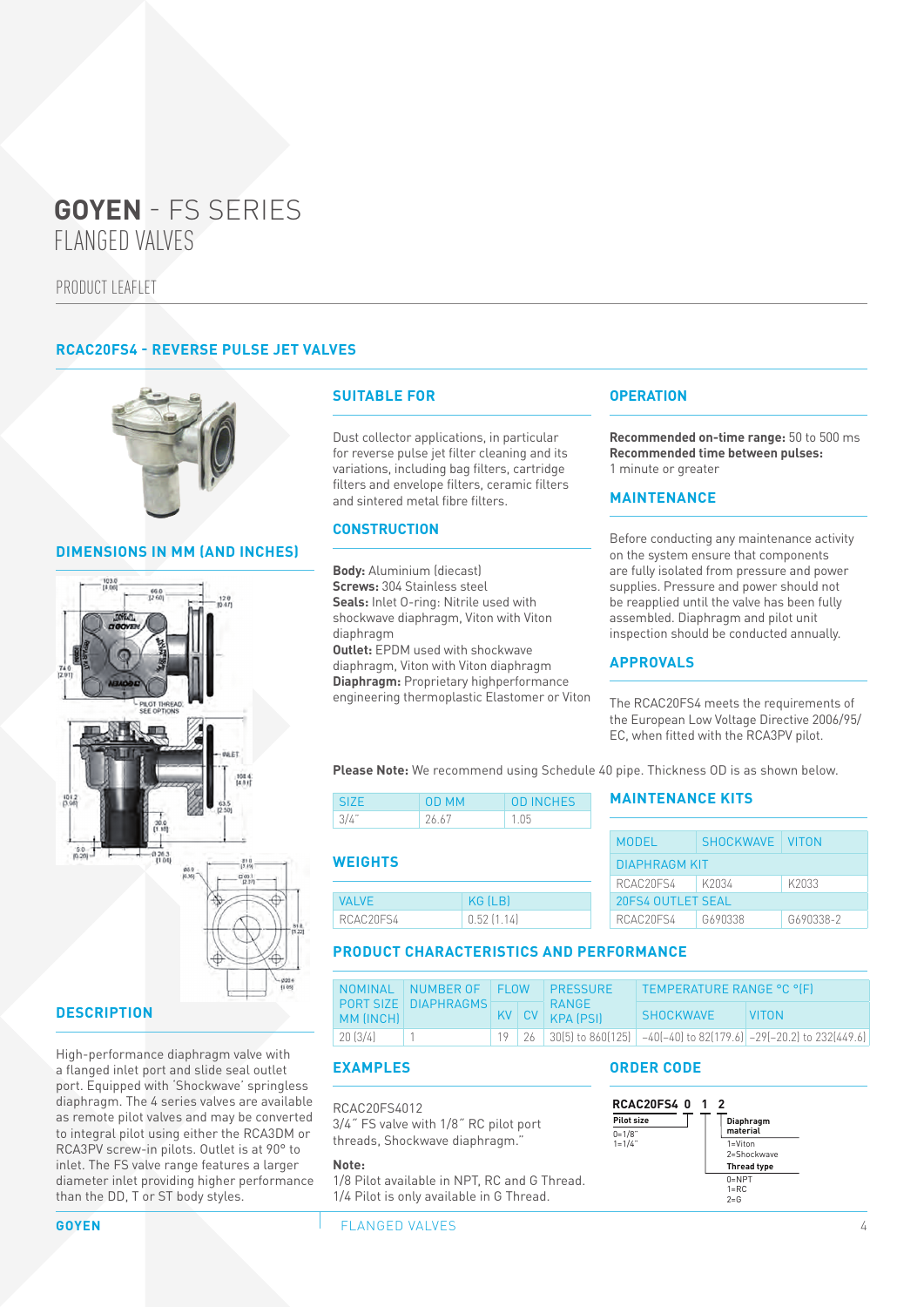PRODUCT LEAFLET

## **RCAC25FS4 - REVERSE PULSE JET VALVES**



## **DIMENSIONS IN MM (AND INCHES)**



## **DESCRIPTION**

High-performance diaphragm valve with a flanged inlet port and slide seal outlet port. Equipped with 'Shockwave' springless diaphragm. The 4 series valves are available as remote pilot valves and may be converted to integral pilot using either the RCA3DM or RCA3PV screw-in pilots. Outlet is at 90° to inlet. The FS valve range features a larger diameter inlet providing higher performance than the DD or T body styles.

#### **SUITABLE FOR**

Dust collector applications, in particular for reverse pulse jet filter cleaning and its variations, including bag filters, cartridge filters and envelope filters, ceramic filters and sintered metal fibre filters.

#### **CONSTRUCTION**

**Body:** Aluminium (diecast) **Screws:** 304 Stainless steel **Dresser:** Nitrile & EPDM or Viton **Diaphragm:** Proprietary highperformance engineering thermoplastic Elastomer or Viton

#### **OPERATION**

**Recommended on-time range:** 50 to 500 ms **Recommended time between pulses:** 1 minute or greater

#### **MAINTENANCE**

Before conducting any maintenance activity on the system ensure that components are fully isolated from pressure and power supplies. Pressure and power should not be reapplied until the valve has been fully assembled.

Diaphragm and pilot inspection should be conducted annually.

#### **APPROVALS**

The RCAC25FS4 meets the requirements of the European Low Voltage Directive 2006/95/EC, when fitted with the RCA3PV pilot.

**Please Note:** We recommend using Schedule 40 pipe. Thickness OD is as shown below.

| SIZE <sup>1</sup> | OD MM | <b>OD INCHES</b> |
|-------------------|-------|------------------|
|                   | 33 Y  | 1 3 1 5          |

#### **WEIGHTS**

| <b>VALVE</b> | KG (LB)    |
|--------------|------------|
| RCAC25FS4    | 0.85(1.87) |

#### **MAINTENANCE KITS**

| MODEL                 | SHOCKWAVE   VITON |           |  |  |  |
|-----------------------|-------------------|-----------|--|--|--|
| <b>DIAPHRAGM KIT</b>  |                   |           |  |  |  |
| RCAC25FS4             | K2546             | K2551     |  |  |  |
| <b>FS OUTLET SEAL</b> |                   |           |  |  |  |
| RCAC25FS4             | G690763           | G690763-2 |  |  |  |

#### **PRODUCT CHARACTERISTICS AND PERFORMANCE**

| <b>NOMINAL</b>         | NUMBER OF<br><b>DIAPHRAGMS</b> | <b>FI OW</b> |           | PRESSURE RANGE   TEMPERATURE RANGE °C °(F) |                          |                             |
|------------------------|--------------------------------|--------------|-----------|--------------------------------------------|--------------------------|-----------------------------|
| PORT SIZE<br>MM (INCH) |                                | KV.          | <b>CV</b> | <b>KPA (PSI)</b>                           | <b>SHOCKWAVE</b>         | <b>VITON</b>                |
| 25.11                  |                                | 34           | 40        | $30(5)$ to<br>860[125]                     | -40(-40) to<br>82[179.6] | –29(–20.2) to<br>232(449.6) |

# **EXAMPLES**

RCAC25FS4012

1˝ FS valve with 1/8˝ RC pilot port thread, Shockwave diaphragm.

#### **Note:**

1/8 Pilot available in NPT, RC and G Thread. 1/4 Pilot is only available in G Thread.

#### **ORDER CODE**



**GOYEN FLANGED VALVES**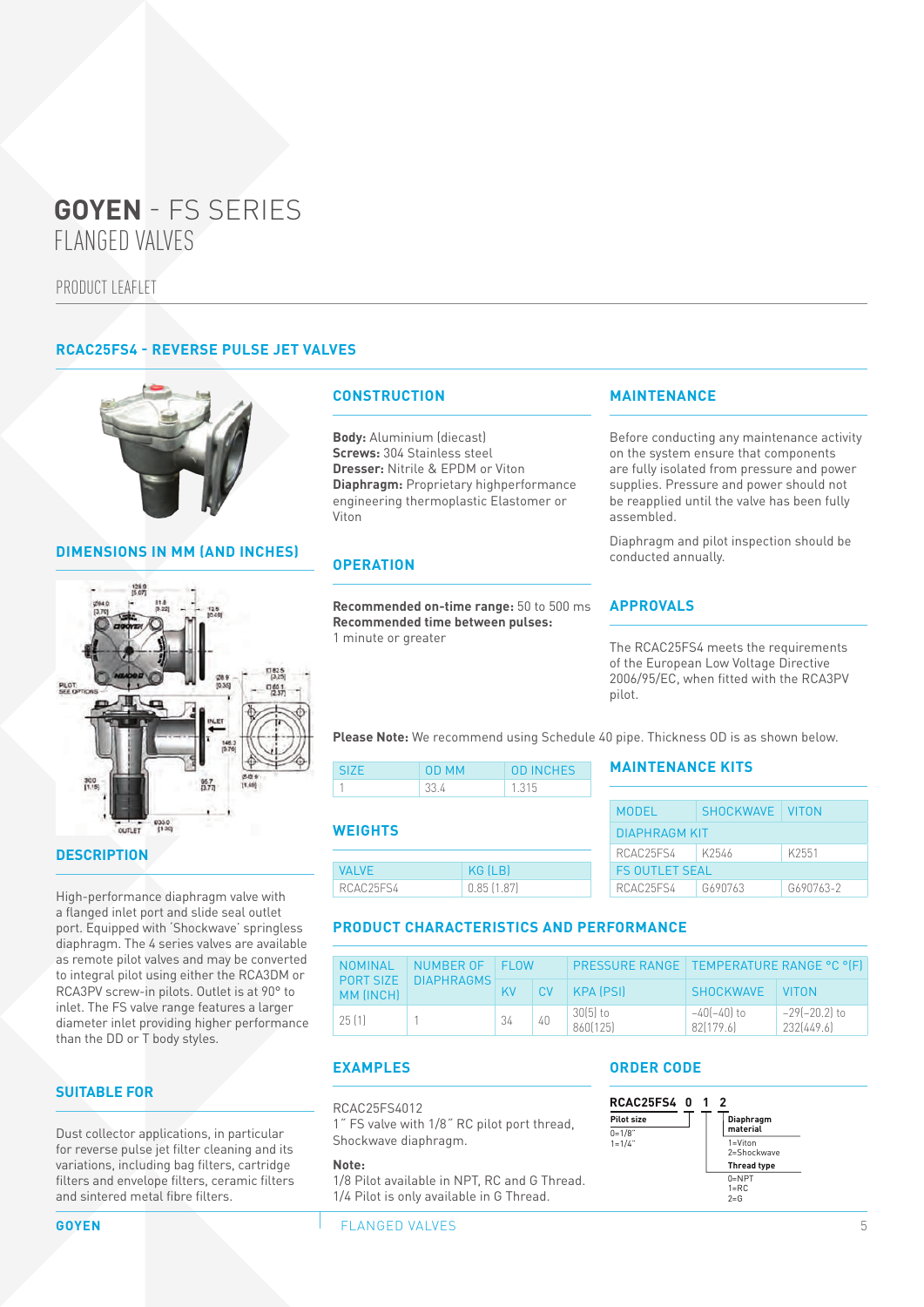PRODUCT LEAFLET

# **DIAPHRAGM SERVICE KITS FOR DELETED VALVES**

## **Maintenance kits**

| <b>MODEL</b>         | NITRILE VITON |       | LOW TEMPERATURE -60°C (-76°F) MIN. | <b>INCLUDES</b>                                                                          |
|----------------------|---------------|-------|------------------------------------|------------------------------------------------------------------------------------------|
| $CAYRCA20FS$ $K2000$ |               | K2007 |                                    | Diaphragm kits include main and secondary diaphragms<br>where required) and all springs. |
| $CAYRCA25FS$ $K2501$ |               | K2503 | K2504                              |                                                                                          |